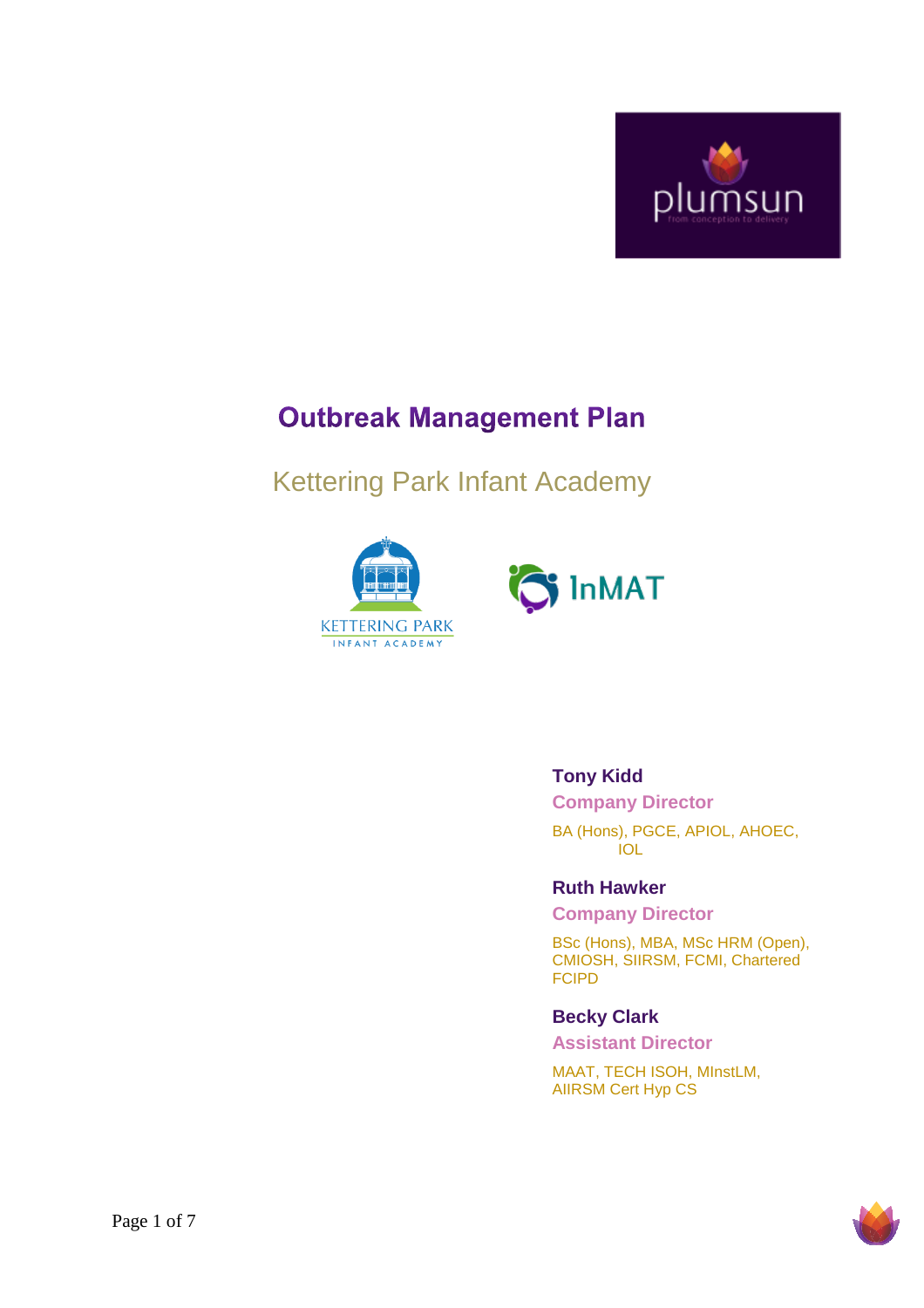Copyright © Plumsun Ltd 2013

# **Overview**

The Government has made it a national priority that education and childcare settings should continue to operate as normally as possible during the COVID-19 pandemic.

The Department of Education's published COVID Contingency Framework states that schools should have an Outbreak Management Plan, outlining how they would operate if any of the measures described in the guidance were recommended for their setting or area.

This plan should be used alongside the latest guidance for educational settings operating during COVID and the school's risk assessment, further guidance and reading can be found in the Further Guidance and Information in this document.

# Aims and Objectives

### The Aim

The plan aims to ensure an effective and coordinated approach to any COVID-19 outbreak in the educational and childcare setting.

The outbreak control plan is important to manage outbreaks, provide advice and reassurance, prevent transmission, and assist to create conditions whereby lockdown restrictions can be safely relaxed.

## **Objectives**

- To help manage a COVID-19 outbreak within a setting.
- Ensure clarity in relation to operational roles and responsibilities in the event of a COVID-19 outbreak.
- Provide guidance to ensure an effective and coordinated multi-agency approach to an outbreak.
- To control and reduce the spread of infection.

# **Definitions**

## Single Case

One individual confirmed case with symptoms of coronavirus (COVID-19) arising with no other linked confirmed cases within the setting.

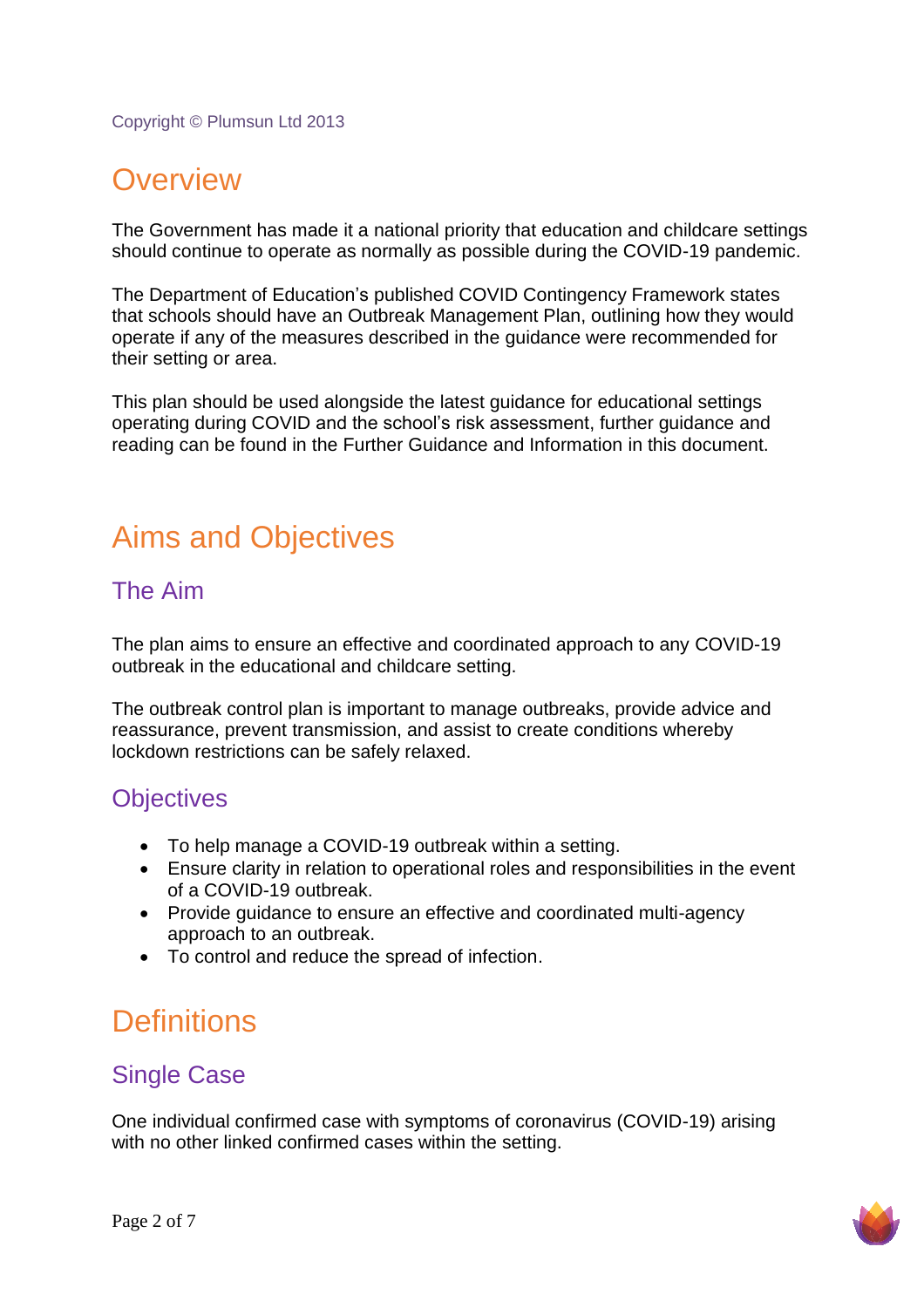## COVID-19 Outbreak

#### **For most education and childcare settings, whichever of these thresholds is reached first:**

- Five children, pupils, students or staff, who are likely to have mixed closely, test positive for COVID-19 within a 10 day period; or
- 10% of children, pupils, students or staff who are likely to have mixed closely test positive for COVID-19 within a 10 day period.

#### **For Special Schools, residential settings, and settings that operate with 20 or few children, pupils, students and staff at any one time:**

Two or more confirmed cases with symptoms of coronavirus (COVID-19) arising within the same 10 day period in people who work at or attend the educational or childcare setting.

### Local or National Measures

Ministers are accountable for setting the overall framework for the COVID-19 response with national communications strategy, enabling and supporting the local response.

# Scenarios and Actions

## Single Confirmed COVID Case

When only one case is identified in the setting the following steps will be taken in line with the latest guidance:

- Liaise with Public Health, pass any relevant information.
- Follow Local Authority reporting quidance.
- Those in close contact may not need to isolate but may be contacted by NHS Test and Trace and advised to take a PCR test.
- Consideration will be given to transport and visitor contacts.
- School COVID risk assessment to be evaluated in light of any learning from new case.

## COVID-19 Outbreak

Substantial number of test-confirmed cases of COVID-19

- School will liaise with Public Health passing on the relevant information.
- Schools will follow their LA guidance for notification.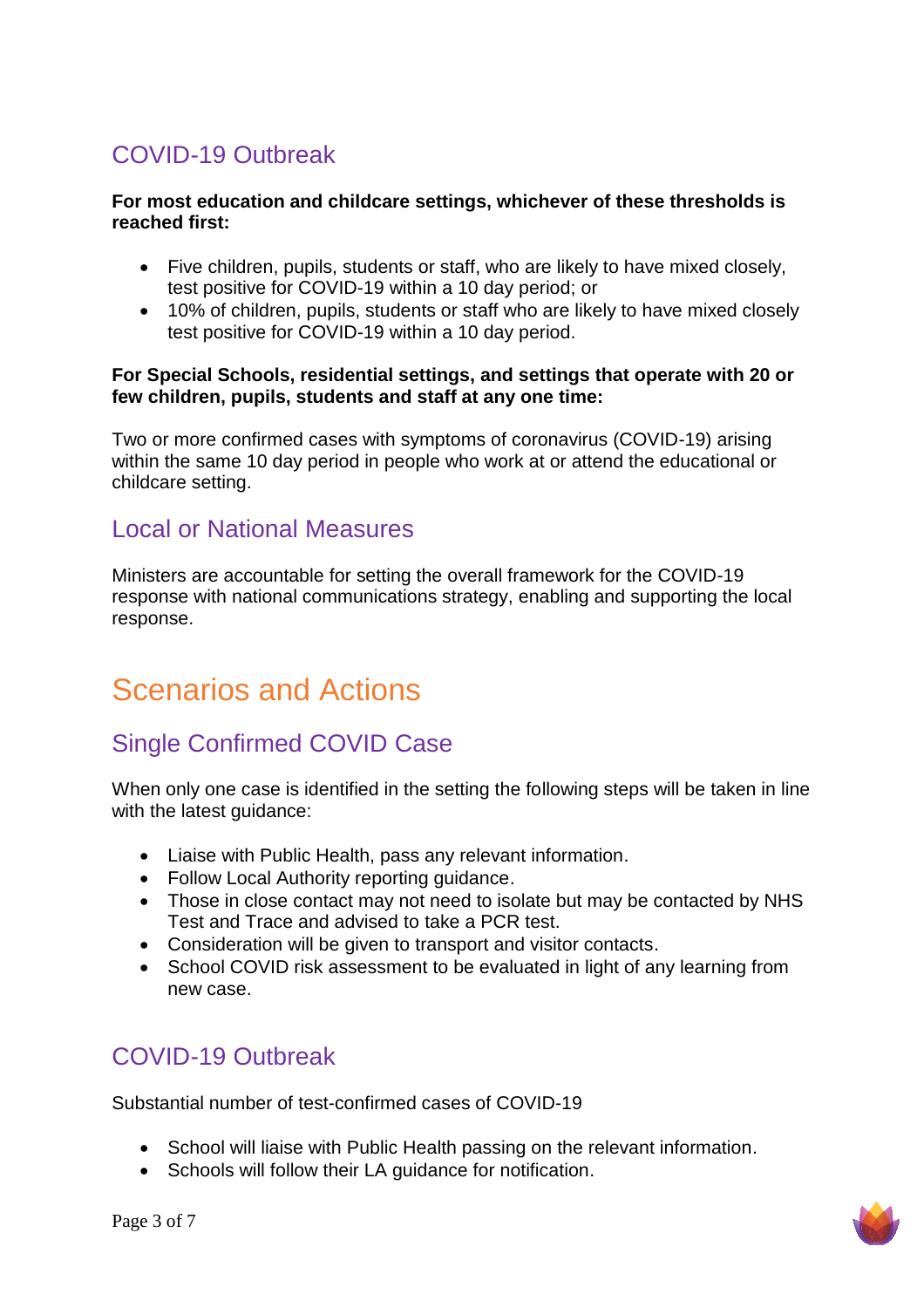- In collaboration with Public Health and the Leadership Team a decision will be made as to whether school can remain open.
- DfE will be informed if the school is to close.
- LA will be informed if the school is to close.
- In liaison with Public Health, if the school is a test site, on site testing will be reinstated.
- Remote learning plan will be implemented.
- External visits to the school will stop until deemed safe.
- School COVID Risk Assessment will be evaluated in light of any learning from new cases.

## Local or National Measures

The COVID situation is ever changing as are the directed responses. Settings will work with the Trust/Local Authority to ensure that they implement any Local or National restrictions and guidance. Schools will work in collaboration with professionals and stakeholders to limit the impact on educational delivery. This will include working with the following:

- Parents/carers
- Pupils
- Public Health
- Local Authority
- Social Care
- DfE

The following plans are in place to support the continued delivery of education under local or National measures:

### **Testing:**

- The distribution of LFD tests.
- The school will ensure they remain well stocked with LFD tests in case there is a requirement to increase home testing.

### **Face Coverings:**

• Should face coverings be recommended, schools will amend their RA in line with the cohort of pupils they have.

### **Shielding:**

 Should shielding be reintroduced, those on the shielded patient list will be supported to follow guidance. If this is a pupil, then the remote learning plan would be implemented. Shielding staff will be supported to work from home and measures put in place to support their wellbeing.

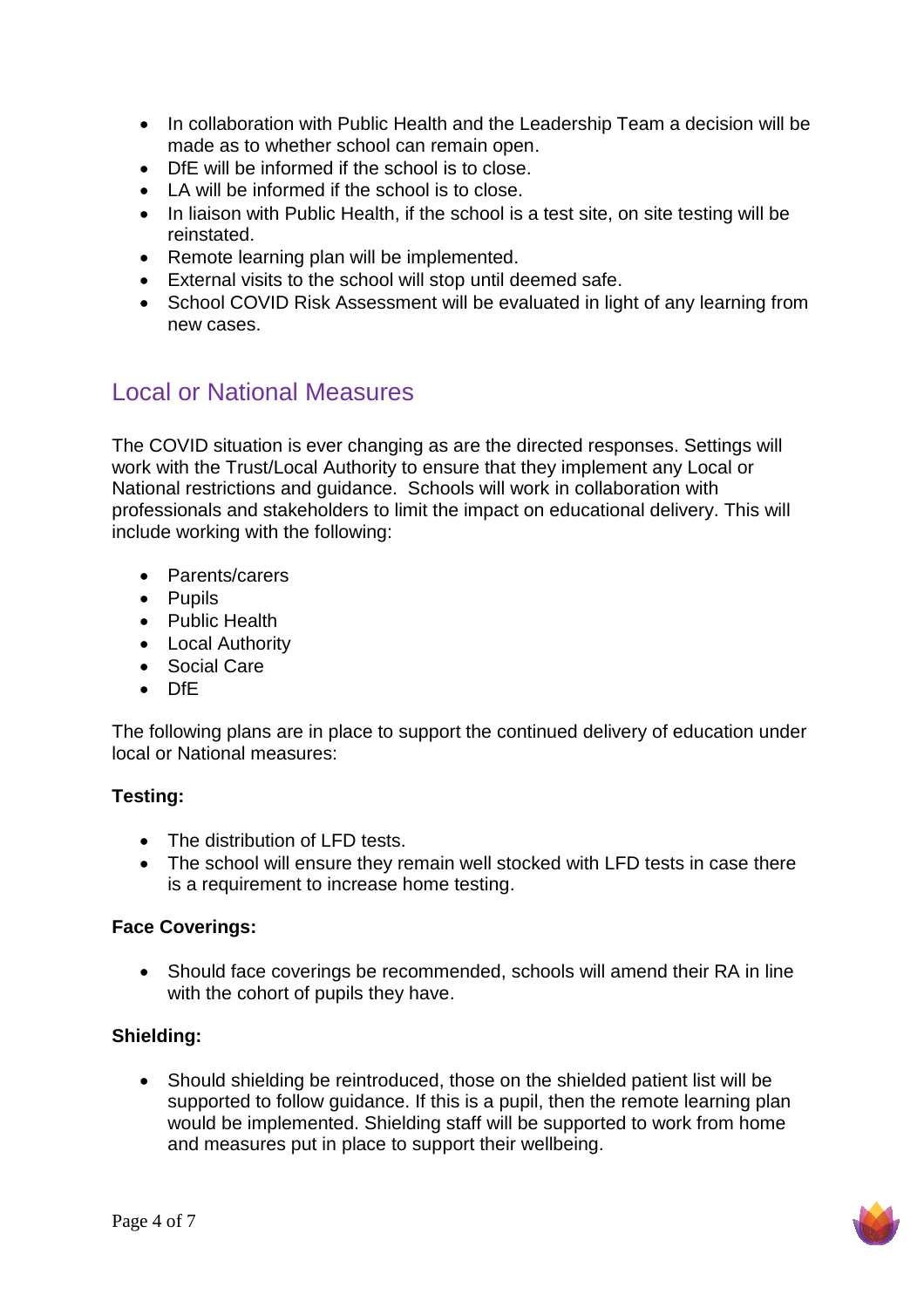### **Attendance restrictions:**

Places will be prioritised for pupils in line with current guidance

- Primary Schools: "If some attendance restrictions are needed, all vulnerable children, children of critical workers, children in reception, year 1 and year 2 should still be allowed to attend. If, by exception, attendance is restricted further, vulnerable children and children of critical workers should still be allowed to attend."
- Special Schools: "DfE 3 's attendance expectations in special schools will remain in line with the equivalent age groups in mainstream schools. In exceptional circumstances, special schools and special post-16 institutions may encounter circumstances where they cannot provide their usual interventions and provision at adequate staffing ratios, or with staff with vital specialist training. In these circumstances, they should seek to resume as close as possible to the specified provision for the child or young person as soon as possible. Where attendance is Where attendance is mandatory, fulltime provision should be provided." *Contingency Framework: Education and Childcare Settings (DFE, 25 June 2021)*
- Where pupils have EHCPs and cannot attend school a risk assessment will be undertaken to assess if they are safer at home or in school.

### **Safeguarding**

- It is expected that a DSL will be on the school site. If this is not possible a senior leader will take on the responsibility for coordinating safeguarding and remote support will be given by the Trust/Local Authority.
- Wellbeing calls will be made regularly to ensure that pupils are safe and well at home.

### **School Meals**

 Meals will continue to be provided for those on site, those in receipt of free school meals who are not on site will either be provided with vouchers or food for the time the pupil is isolating, or the school is restricting attendance.

### **IT Access**

- As part of the school remote learning plan, details will be held of who requires a device to be provided. These will be available to be collected from the setting or, if there is prior warning, they will be distributed prior to class/school closures.
- Part of the wellbeing calls will be to monitor this provision and pupil access to the remote learning so that support can be given as required.

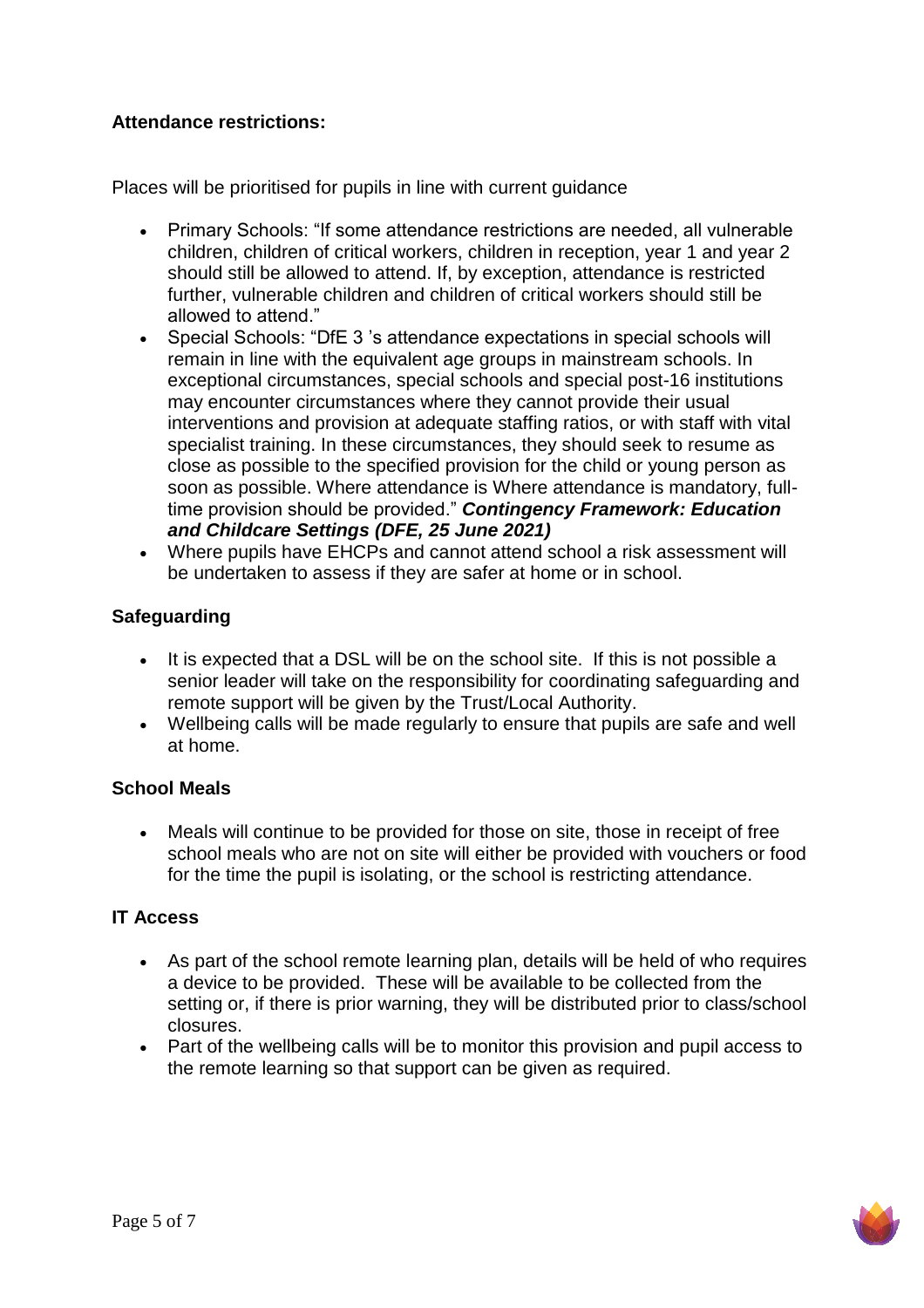# Further Guidance and Information

## Recording Information

The school should record all details required using the Public Health England resource pack for educational and childcare settings and provisions. This enables PHE to identify patterns.

Continue to record normal registers for daily attendance and absence for the setting as required by the Department of Education.

## Risk Assessment

The school will have a robust risk assessment in place that is reviewed regularly, in particular when an outbreak is evident, during an outbreak and when it has been declared the outbreak has ended.

### Isolation

Individuals are not required to self-isolate if they live in the same household as someone with COVID-19, or are a close contact of someone with COVID-19, and any of the following apply:

- They are fully vaccinated
- They are below the age of 18 years and 6 months
- They have taken part in or are currently part of an approved COVID-19 vaccine trial
- They are not able to get vaccinated for medical reasons

## Further Reading

- Actions for early years and childcare providers during the COVID-19 outbreak https://www.gov.uk/government/publications/coronavirus-covid-19-earlyyears-and-childcare- closures
- Actions for schools during the COVID-19 outbreak https://www.gov.uk/government/publications/actions-for-schools-during-thecoronavirus- outbreak
- Protective measures for holiday and after-school clubs, and other out-ofschool settings during the COVID-19 pandemic https://www.gov.uk/government/publications/protective-measures-for- holidayor-after-school-clubs-and-other-out-of-school-settings-for-children-during-thecoronavirus- covid-19-outbreak
- Guidance for special schools and other specialist settings: COVID-19 https://www.gov.uk/government/publications/guidance-for-full-openingspecial-schools-and- other-specialist-settings